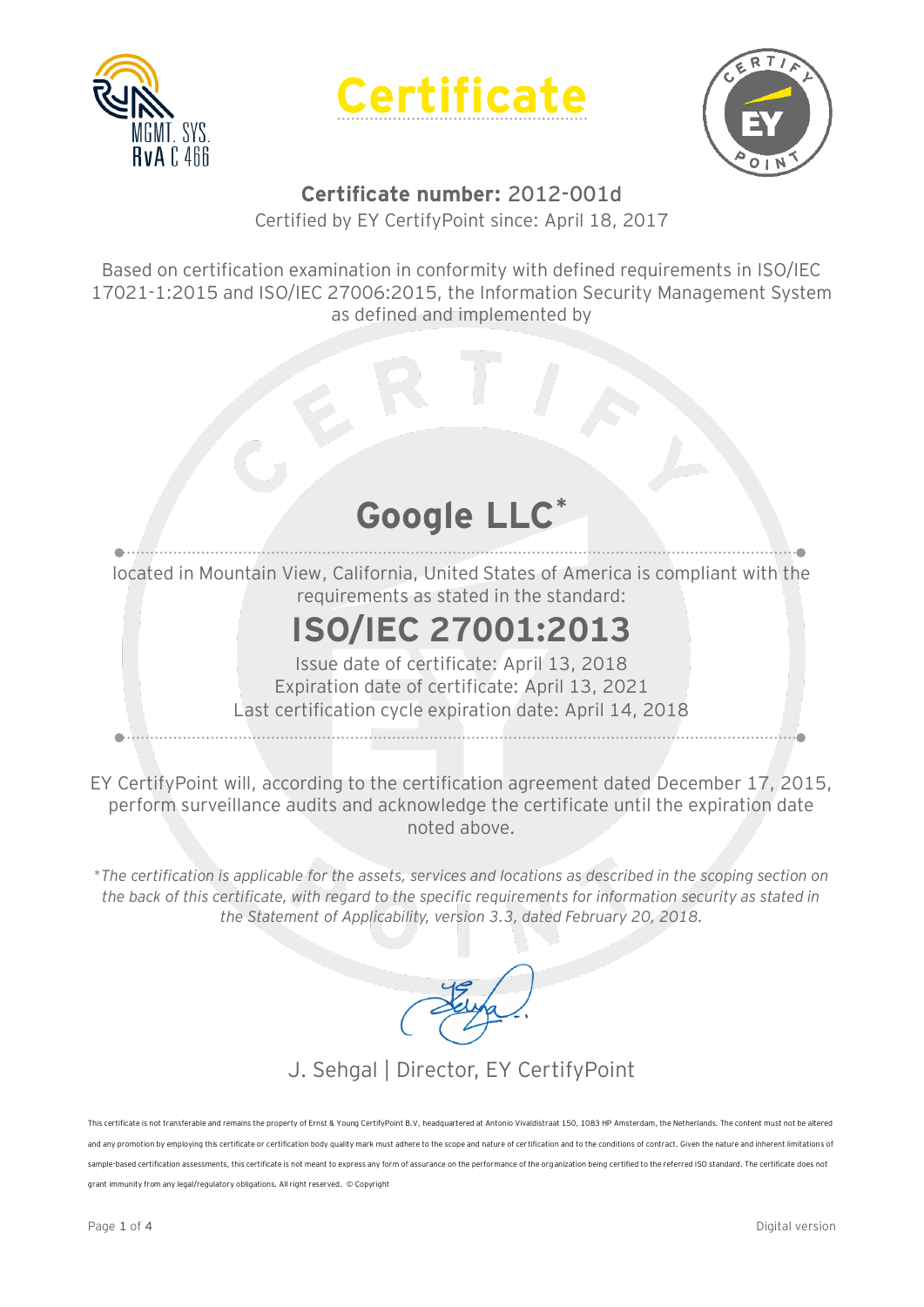## **Google LLC**

### **Scope for certificate 2012-001d**

The scope of this ISO/IEC 27001:2013 certification is bounded by the Google Common Infrastructure for selected production infrastructure at the following locations:

The following locations are in scope:

#### **Data Centers:**

- $\triangleright$  Atlanta (1) (GA), United States of America
- $\triangleright$  Atlanta (2) (GA), United States of America
- Changhua, Taiwan
- $\triangleright$  Council Bluffs (1) (IA), United States of America
- $\triangleright$  Council Bluffs (2) (IA), United States of America
- The Dalles (OR), United States of America
- $\triangleright$  Dublin, Ireland
- Eemshaven, Groningen, Netherlands
- Ghlin, Hainaut, Belgium
- $\blacktriangleright$  Hamina, Finland
- ▶ Lenoir (NC), United States of America
- Moncks Corner (SC), United States of America
- Pryor Creek (OK), United States of America
- ▶ Quilicura, Santiago, Chile
- $\triangleright$  Wenya, Singapore
- ▶ Koto-ku, Tokyo, Japan
- ▶ Ashburn (VA), United States of America
- London, United Kingdom
- $\triangleright$  Frankfurt, Hesse, Germany
- ▶ Sydney, NSW, Australia
- > Montreal, Quebec, Canada
- $\triangleright$  Sao Paulo, Brazil
- $\triangleright$  Mumbai, India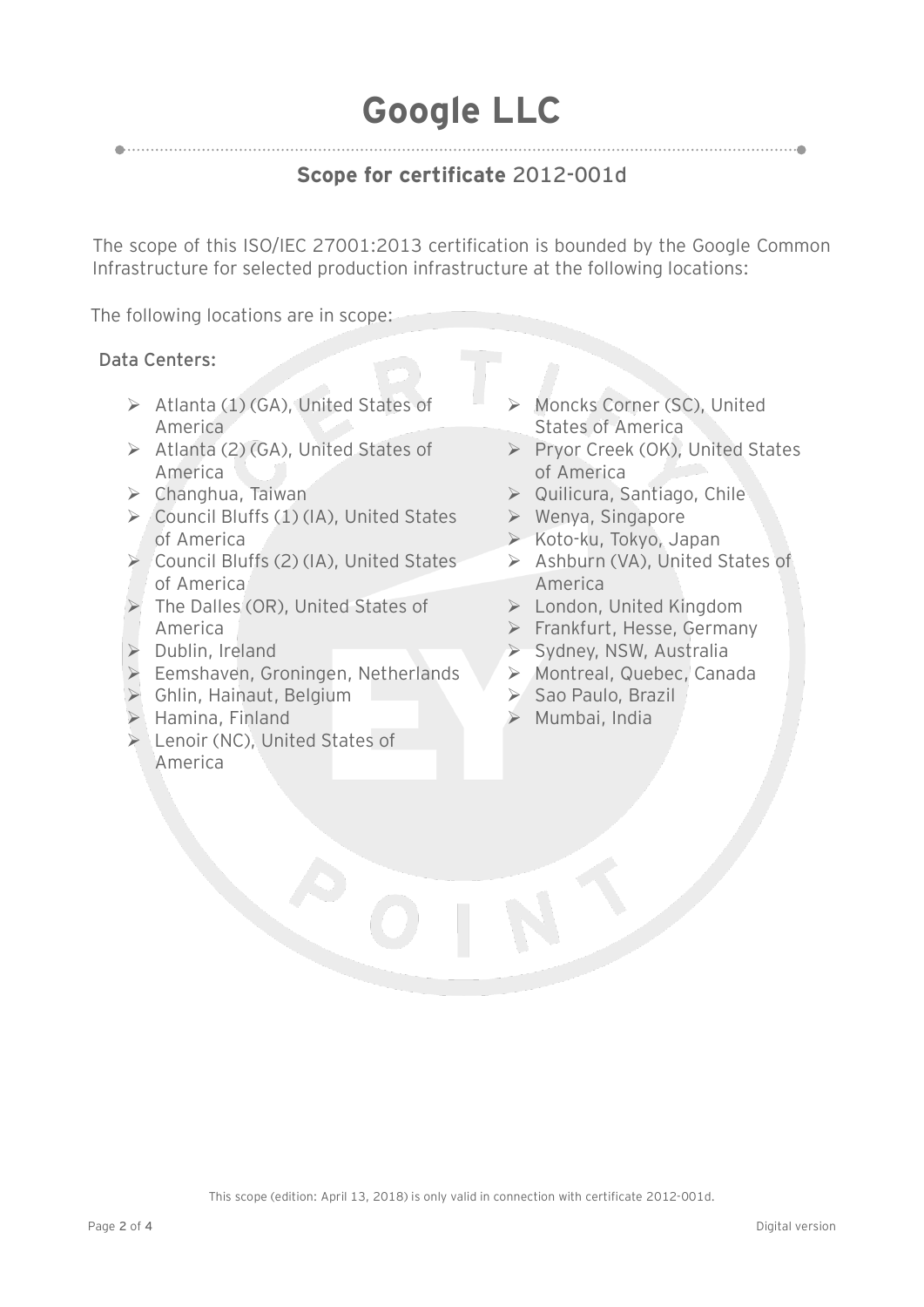# **Google LLC**

### **Scope for certificate 2012-001d**

#### **Offices:**

- ▶ Mountain View (CA), United States of America
- $\triangleright$  Sunnyvale (CA), United States of America
- $\triangleright$  Irvine (CA), United States of America
- ▶ Boulder (CO), United States of America
- ▶ New York (NY), United States of America
- $\triangleright$  Kirkland (WA), United States of America
- ▶ Seattle (WA), United States of America
- $\triangleright$  Sydney, Australia
- ▶ Belo Horizonte, Brazil
- Hyderabad, India
- Bangalore, India
- Tokyo, Japan
- $\triangleright$  Krakow, Poland
- ▶ Zurich, Switzerland
- London, United Kingdom
- Los Angeles (CA), United States of America
- $\triangleright$  Shanghai, China
- $\triangleright$  Manila, Philippines
- Gurgaon, India
- ▶ San Bruno (CA), United States of America
- > Madison (WI), United States of America
- Aarhus, Denmark
- $\triangleright$  Singapore, Singapore
- $\triangleright$  Tel Aviv, Israel
- $\triangleright$  Pittsburgh (PA), United States of America
- ▶ Kitchener, Canada
- $\triangleright$  Munich, Germany
- ▶ Palo Alto (CA), United States of America
- Chicago (IL), United States of America
- $\triangleright$  Beijing, China
- $\triangleright$  Pryor Creek (OK), United States of America
- Birmingham, United Kingdom
- ▶ Brussels, Belgium
- ▶ Beverly Hills (CA), United States of America
- $\triangleright$  Bangkok, Thailand
- $\triangleright$  Taipei, Taiwan
- Haifa, Israel
- Montreal, Canada
- $\triangleright$  Mumbai, India
- ▶ Prague, Czech Republic
- ▶ St. Louis Park (MN), United States of America
- Melbourne, Australia
- Wroclaw, Poland
- $\triangleright$  Istanbul, Turkey
- ▶ Seoul, South Korea
- ▶ Ann Arbor (MI) United States of America
- Portland (OR), United States of America
- ▶ Sao Paulo, Brazil
- Thornton (CO), United States of America
- Chapel Hill (NC),United States of America
- ▶ Reston (VA), United States of America
- ▶ Durham (NC), United States of America
- ▶ Goleta (CA), United States of America
- ▶ Playa Vista (CA), United States of America
- Washington DC, United States of America
- ▶ Atlanta (GA), United States of America
- ▶ Bothell (WA), United States of America
- Hong Kong, Hong Kong
- $\triangleright$  Nairobi, Kenya
- Mexico City, Mexico